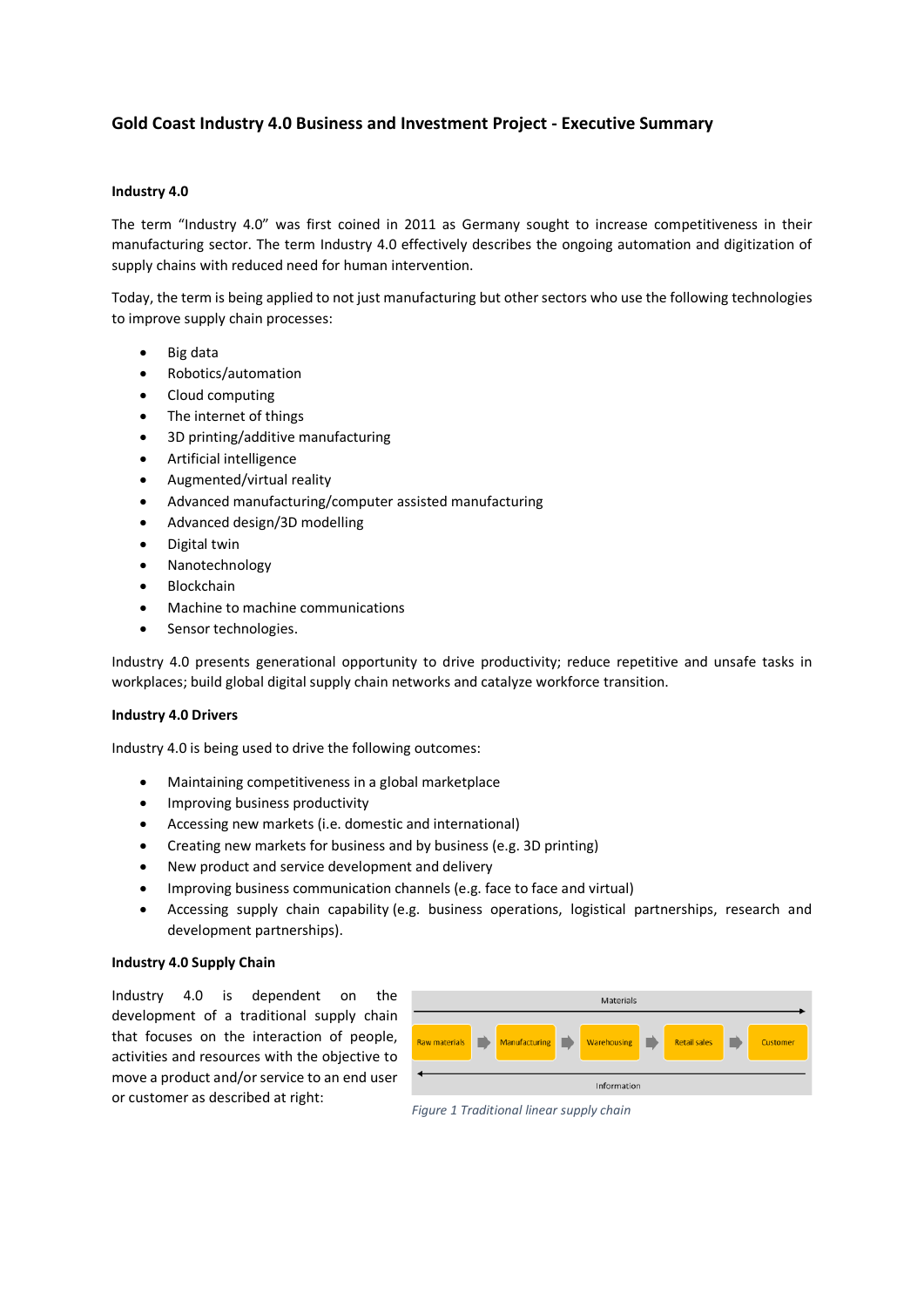Industry 4.0 is also dependant on a digital supply chain as shown at right which is being enabled by new technologies and investment in infrastructure and skills. Through connection and integration across different elements of the supply chain, this is enabling new levels of performance, improving operational efficiencies and effectiveness and creating new revenue streams for businesses.

#### **Gold Coast Industry 4.0 Capability**

The Gold Coast Industry 4.0 Business and Investment Project has highlighted significant Industry 4.0 capability on the Gold Coast across a



*Figure 2 Digital supply chain 1 Digitial supply chain*

number of sectors including advanced manufacturing, health and medical technology, space and aerospace, textiles, additive manufacturing, food technology, sport and film. In many cases this capability is developing in clusters as shown below where organisations are located within proximity to each other and are using similar advanced technologies in similar industries.

It also highlighted that different sectors are leveraging off advances made in one sector for the benefit of another.

Gold Coast Industry 4.0 businesses are committed to adopting new advanced technologies to increase productivity and there are growing connections between universities and industry to leverage Industry 4.0 capability.

The City has a strong digital city infrastructure framework following significant investment in its 5G, Fibre Optic Network and LoRaWAN technology.



### **Workforce Change**

For key Gold Coast industries, most jobs will undergo substantial change, driven by technological changes including *Figure 3 Gold Coast Industry 4.0 Clusters*

Industry 4.0 technologies. This is best demonstrated by research conducted by the Australian Computer Society 2020 <sup>[1](#page-1-0)</sup>detailed below:

| <b>Industry</b>                      | <b>Jobs changed by technology (%)</b> | <b>Replaceable jobs (%)</b> |
|--------------------------------------|---------------------------------------|-----------------------------|
|                                      |                                       |                             |
| <b>Health Care/Social Assistance</b> | 39                                    | 11                          |
| <b>Education and Training</b>        | 34                                    | 27                          |
| <b>Accommodation/Food Service</b>    | 32                                    | 22                          |
| Professional, Scientific/Technical   | 41                                    | 19                          |
| Manufacturing                        | 33                                    | 30                          |
| Information, Media/Telecoms          | 42                                    | 18                          |
| Construction                         | 30                                    | 25                          |

<span id="page-1-0"></span><sup>1</sup> TECHNOLOGY IMPACTS ON THE AUSTRALIAN WORKFORCE, Australian Computer Society, 2020